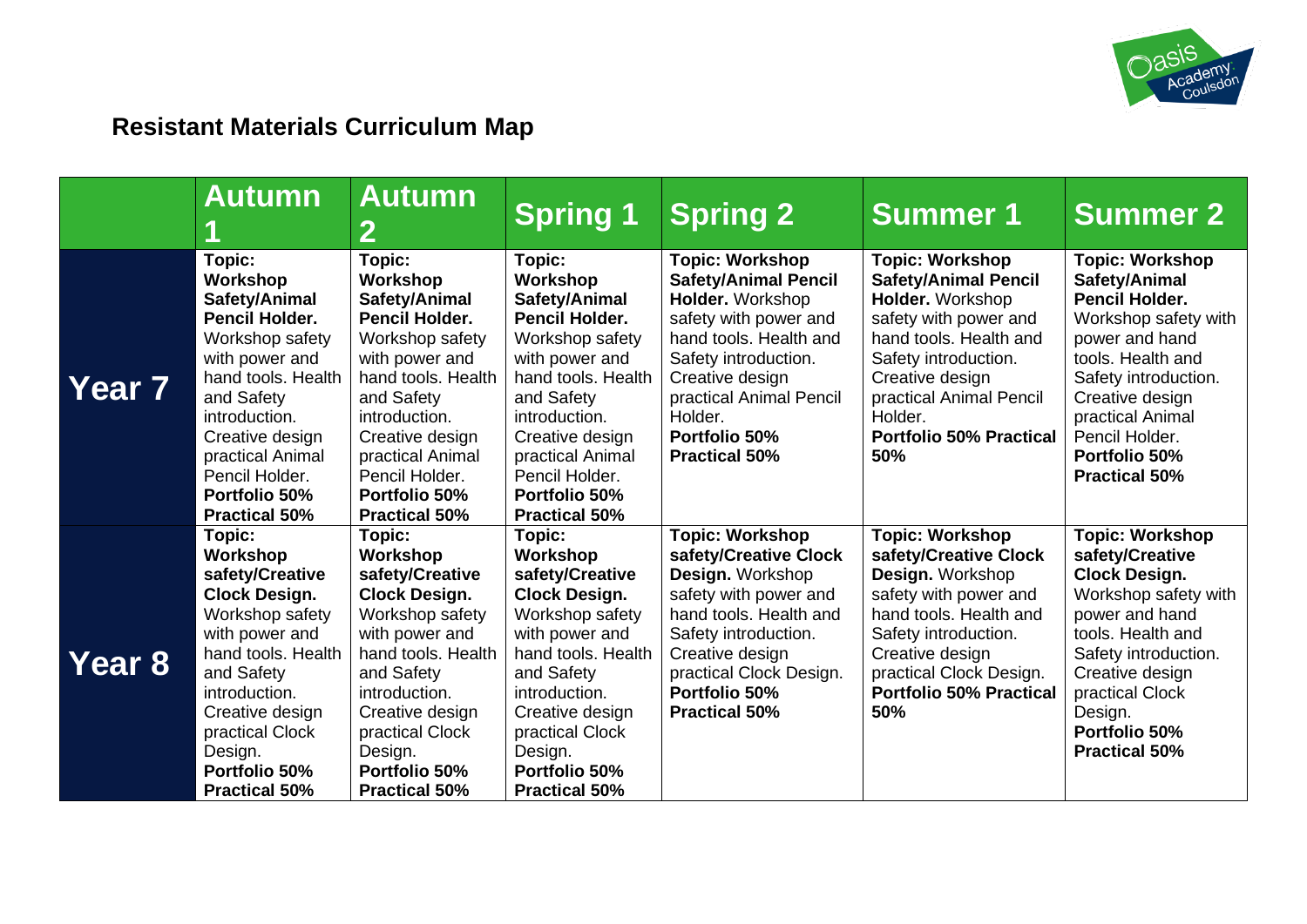

| <b>Year 9</b> | Topic:<br>Workshop<br>safety/ Creative<br><b>Toy Train Design</b><br>Workshop safety<br>with power and<br>hand tools. Health<br>and safety<br>introduction.<br><b>Creative Toy</b><br>Train design.<br>Portfolio 50%<br><b>Practical 50%</b> | Topic:<br>Workshop<br>safety/ Creative<br><b>Toy Train Design</b><br>Workshop safety<br>with power and<br>hand tools. Health<br>and safety<br>introduction.<br><b>Creative Toy</b><br>Train design.<br>Portfolio 50%<br><b>Practical 50%</b> | Topic:<br>Workshop<br>safety/ Creative<br><b>Toy Train Design</b><br>Workshop safety<br>with power and<br>hand tools. Health<br>and safety<br>introduction.<br><b>Creative Toy</b><br>Train design.<br>Portfolio 50%<br><b>Practical 50%</b> | <b>Topic: Workshop</b><br>safety/ Creative Toy<br><b>Train Design</b><br>Workshop safety with<br>power and hand tools.<br>Health and safety<br>introduction. Creative<br>Toy Train design.<br>Portfolio 50%<br><b>Practical 50%</b> | <b>Topic: Workshop</b><br>safety/ Creative Toy<br><b>Train Design</b><br>Workshop safety with<br>power and hand tools.<br>Health and safety<br>introduction. Creative<br>Toy Train design.<br><b>Portfolio 50% Practical</b><br>50% | <b>Topic: Workshop</b><br>safety/ Creative Toy<br><b>Train Design</b><br>Workshop safety with<br>power and hand<br>tools. Health and<br>safety introduction.<br><b>Creative Toy Train</b><br>design.<br>Portfolio 50%<br><b>Practical 50%</b> |
|---------------|----------------------------------------------------------------------------------------------------------------------------------------------------------------------------------------------------------------------------------------------|----------------------------------------------------------------------------------------------------------------------------------------------------------------------------------------------------------------------------------------------|----------------------------------------------------------------------------------------------------------------------------------------------------------------------------------------------------------------------------------------------|-------------------------------------------------------------------------------------------------------------------------------------------------------------------------------------------------------------------------------------|-------------------------------------------------------------------------------------------------------------------------------------------------------------------------------------------------------------------------------------|-----------------------------------------------------------------------------------------------------------------------------------------------------------------------------------------------------------------------------------------------|
| Year<br>10    | <b>Exam Board:</b><br><b>OCR Design and</b><br><b>Technology</b><br>J310Health and<br>Safety.<br><b>Workshop safety</b><br>with power and<br>hand tools, Dove<br>Tail joint<br>assignment. Box<br>Project.                                   | Dove Tail joint<br>assignment. Box<br>Project.                                                                                                                                                                                               | Mechanisms,<br>Levers and<br>linkages.<br><b>Creative moving</b><br>toy.                                                                                                                                                                     | <b>Mechanisms, Levers</b><br>and linkages. Creative<br>moving toy.                                                                                                                                                                  | <b>June 1st. Context set</b><br>by OCR 40 hour final<br>assignment.<br><b>Preparation for</b><br><b>Summer Exam</b><br><b>Context Investigation</b><br>and Brief                                                                    | <b>June 1st. Context</b><br>set by OCR 40 hour<br>final assignment.<br><b>Research</b>                                                                                                                                                        |
| Year<br>11    | <b>Final</b><br><b>Assignment</b><br><b>OCR</b><br><b>Initial</b><br>ideas/Ideas<br>Questionnaire                                                                                                                                            | <b>Final</b><br><b>Assignment</b><br><b>OCR</b><br><b>Preparation for</b><br><b>Mock Exam 1</b><br>Development 1,2<br>and 3. Testing<br>and Final Design                                                                                     | <b>Final</b><br><b>Assignment</b><br><b>OCR</b><br>Working<br><b>Drawings, Model</b><br><b>Construction</b>                                                                                                                                  | <b>Final assignment</b><br>submission<br><b>Preparation for Mock</b><br>Exam 2<br><b>Testing/Questionnaire,</b><br>Evaluation,<br><b>Modifications.</b>                                                                             | <b>Preparation for</b><br><b>Summer Exam</b>                                                                                                                                                                                        |                                                                                                                                                                                                                                               |